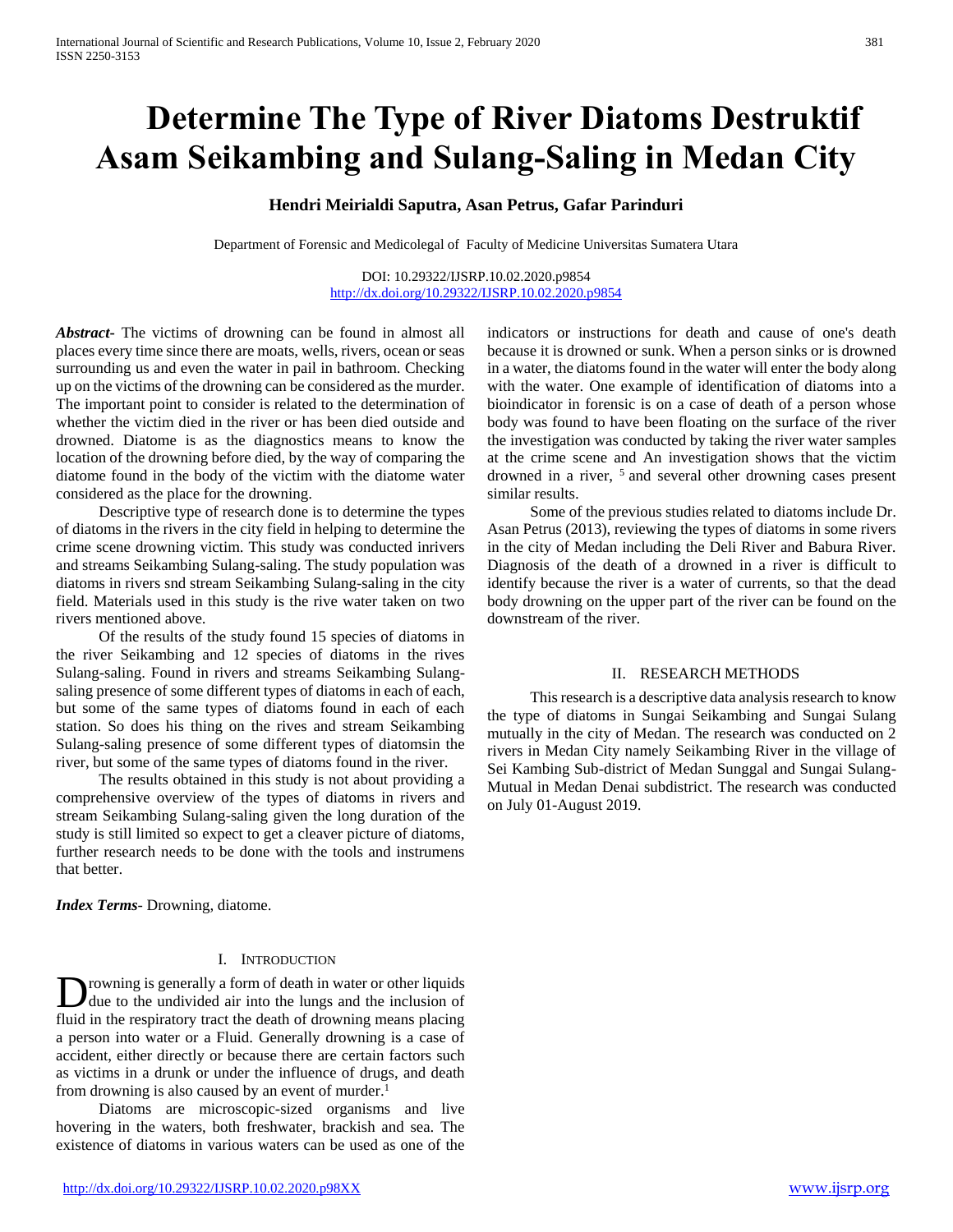

The research was conducted on July 01-August 2019.

 The sample in this study is the river water taken from 2 rivers in the city of Medan on different locations namely Seikambing River and Sungai Sulang-Mutual. Samples were taken at 3 stations i.e. 1 upstream of the river, Station 2 middle of the river, 3 downstream river stations. The sampling techniques in this study are using purposive random sampling methods. Determining the 3 sampling stations at the upstream, middle and downstream to determine the types of diatoms found in the rivers of research locations, The way this research works is by taking water from the river at a depth of 1 to 2 meters from Water surface using plankton net (plankton net), then the netted plankton samples will be collected in the bucket that is then taken into the sample bottle as much as 20 ml and snuff concentrated sulfuric acid into the sample as much as 20 ml in a bottle Samples until they turn into a cloudy color and are labeled. Then keep it in closed state at room temperature for 24 hours. After that, the sample is poured into the reaction tube and heated to boiling, then the nitric acid is translucent until it changes color to a clear color. Subsequent samples were inserted into each of the lube tubes of the same size, once they were inserted into the sentifuse for the centrifugation or disintegrating (purification) of other particles to leave the diatomic deposition and Clear-colored coating fluid on the sample tube for 15 minutes at a speed of 2000-4000 rpm. Then remove the lube tube and wash it using the aquadest and do centrifugation again. The result of centrifugation (sediment) is then placed on the glass object to be examined by a microscope with a magnification of 100 times. The diatomic type is known through the morphological identification or diatomic form based on the freshwater identification book Edmonson et al., (1959) and Dang et al., (2015).

 *The tools and materials needed in research IMI are glass bottles of chocolate, plastic bottles and glass bottles transparent,,* 

*with a capacity of 20 ml, labels, pens, pipette drops, glass objects as well as glass cover, microscope, camera, plankton net. Sentrifus, and materials* Required is concentrated H2SO4 solution, concentrated HNO3, Aquades.

 The Data obtained further will be processed in the following manner: Editing, Coding, Tabulating.

*Location of Research Point:*

|                        | Upstream   | Jembatan<br>Jl.<br>Bunga Asoka  |
|------------------------|------------|---------------------------------|
| Seikambing<br>River    | Central    | Jembatan<br>JI.<br>Perjuangan   |
|                        | Downstream | Jembatan jl. Sei<br>Batang Hari |
| Sulang-saling<br>River | Upstream   | Jl. Sumber tani                 |
|                        | Central    | Jl. Suka cita                   |
|                        | Downstream | Jl. Pintu Air                   |

## IV. RESULTS AND DISCUSSION

 Based on the results of the research conducted on the river water taken on 2 rivers that exist in the city of Medan namely Seikambing River and Sungai Sulang-Mutual at different locations in the upper, middle and downstream areas, at one place held 1 time The shot is then made into 8 slides. In this case 1 river is taken 3 samples which are each made into 8 slides. So the number of samples in this study is 48 slides

| Distribution of Diatom types at Seikambing at Upstream, |
|---------------------------------------------------------|
| Central and downstream stations in Medan.               |

| Location             | <b>Station</b>                         |                |                |
|----------------------|----------------------------------------|----------------|----------------|
|                      | <b>Upstream</b>                        | <b>Central</b> | Downstrea<br>m |
| Seikambi<br>ng River | Synedra sp                             |                | $^{+}$         |
|                      | Phacus sp                              | $^{+}$         |                |
|                      | Navicula<br>sp                         | $^{+}$         |                |
|                      | Plectonem<br>$\mathfrak a$<br>boryanum |                |                |
|                      | Pleurosigm<br>a sp                     | $^{+}$         | $^{+}$         |
|                      | Pleurosigm<br>a amarum                 | $^{+}$         | $^{+}$         |
|                      | Skeletonem<br>a costatum               |                |                |
|                      | Trachelom<br>onas sp                   |                | $^{+}$         |
|                      | Ulotrix sp                             |                |                |
|                      | Heliotheca<br>sp                       | $^{+}$         | $^{+}$         |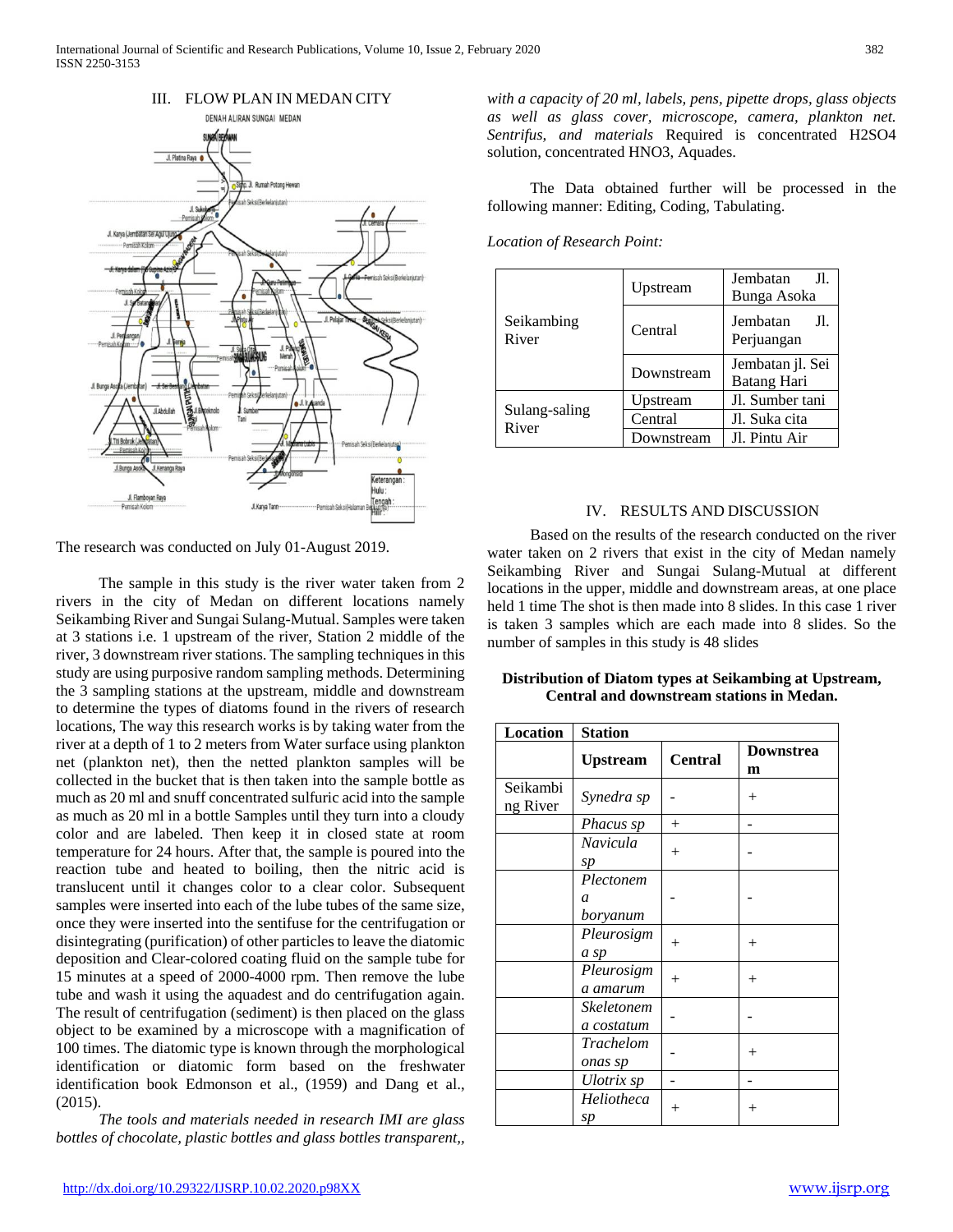|  | karatella<br>sp |                                        |
|--|-----------------|----------------------------------------|
|  | synedra<br>ulna |                                        |
|  |                 | Amphiphora<br>alata                    |
|  |                 | <b>Staurastrum</b><br>anantinum        |
|  |                 | <b>Stauroneis</b><br>phoenicentro<br>n |

Description : + : Found

- : Not found

**Distribution of types of diatoms in Sungai Sulang-intertwined on the upstream, middle, and downstream stations in the city of Medan**

|                   | <b>Station</b>       |                |                         |  |
|-------------------|----------------------|----------------|-------------------------|--|
| Locatio<br>n      | <b>Upstream</b>      | <b>Central</b> | <b>Downstrea</b><br>m   |  |
| Sulang-<br>saling |                      |                |                         |  |
| River             |                      |                |                         |  |
|                   | Amphipora<br>alata   |                |                         |  |
|                   | Pleurosigma<br>sp    |                | $^{+}$                  |  |
|                   | sphaerocysti<br>s sp |                |                         |  |
|                   | Staurastrum<br>sp    | $+$            |                         |  |
|                   | Synedra sp           | $+$            |                         |  |
|                   | phacus sp            | Blastocysti    |                         |  |
|                   |                      | s hominis      |                         |  |
|                   |                      |                | Lyngbya<br>conferfoides |  |
|                   |                      |                | Navicula sp             |  |
|                   |                      |                | Platyas<br>quadricornis |  |
|                   |                      |                | Pleurosigma<br>amarum   |  |

Description : + : Found

- : Not Found

**Distribution of diatoms in Sungai Seikambing with the river Sulang-Saling in the city of Medan.**

| <b>Diatom</b> | <b>RIVER</b>      |               |
|---------------|-------------------|---------------|
|               | <b>Seikambing</b> | Sulang-saling |
|               | Synedra sp        |               |
|               |                   |               |

| $\overline{2}$  | Phacus sp                          | $\! + \!$ |
|-----------------|------------------------------------|-----------|
| $\overline{3}$  | Navicula sp                        | $^{+}$    |
| $\overline{4}$  | Plectonema<br>boryanum             |           |
| 5               | Pleurosigma<br>sp                  | $+$       |
| $\overline{6}$  | Pleurosigma<br>amarum              | $^{+}$    |
| 7               | Skeletonema<br>costatum            |           |
| 8               | Trachelomona<br>$s$ $sp$           |           |
| 9               | Ulotrix sp                         |           |
| 10              | Heliotheca sp                      |           |
| $\overline{11}$ | karatella sp                       |           |
| $\overline{12}$ | synedra ulna                       |           |
| $\overline{13}$ | Amphiphora<br>alata                | $^{+}$    |
| $\overline{14}$ | Staurastrum<br>anantinum           |           |
| $\overline{15}$ | <b>Stauroneis</b><br>phoenicentron |           |

 In this research, it can be seen that from the data above found in rivers Seikambing and Sungai Sulang-the intertwining of the different types of diatoms on both rivers, but there are also some same types of diatoms found in both rivers. There are 6 types of diatoms found on the two rivers that are diatoms of Synedra sp., Phacus sp., Navicula sp., Pleurosigma sp., and Amphipora alata. Synedra sp., Navicula sp., Pleurosigma sp., is the diatoms of the Chrysophyta division of the Bacillariophyceae class. Bacillariophyceae has the ability to adapt to the current strong to the slow because it has a stamped device on the substrate in the form of a buatin. 28 Bacillariophyceae is also a well-known Bioindicator Generally good to know the pollution level. Phacus sp., is a Diatoms are classified In the Euglenophyta division.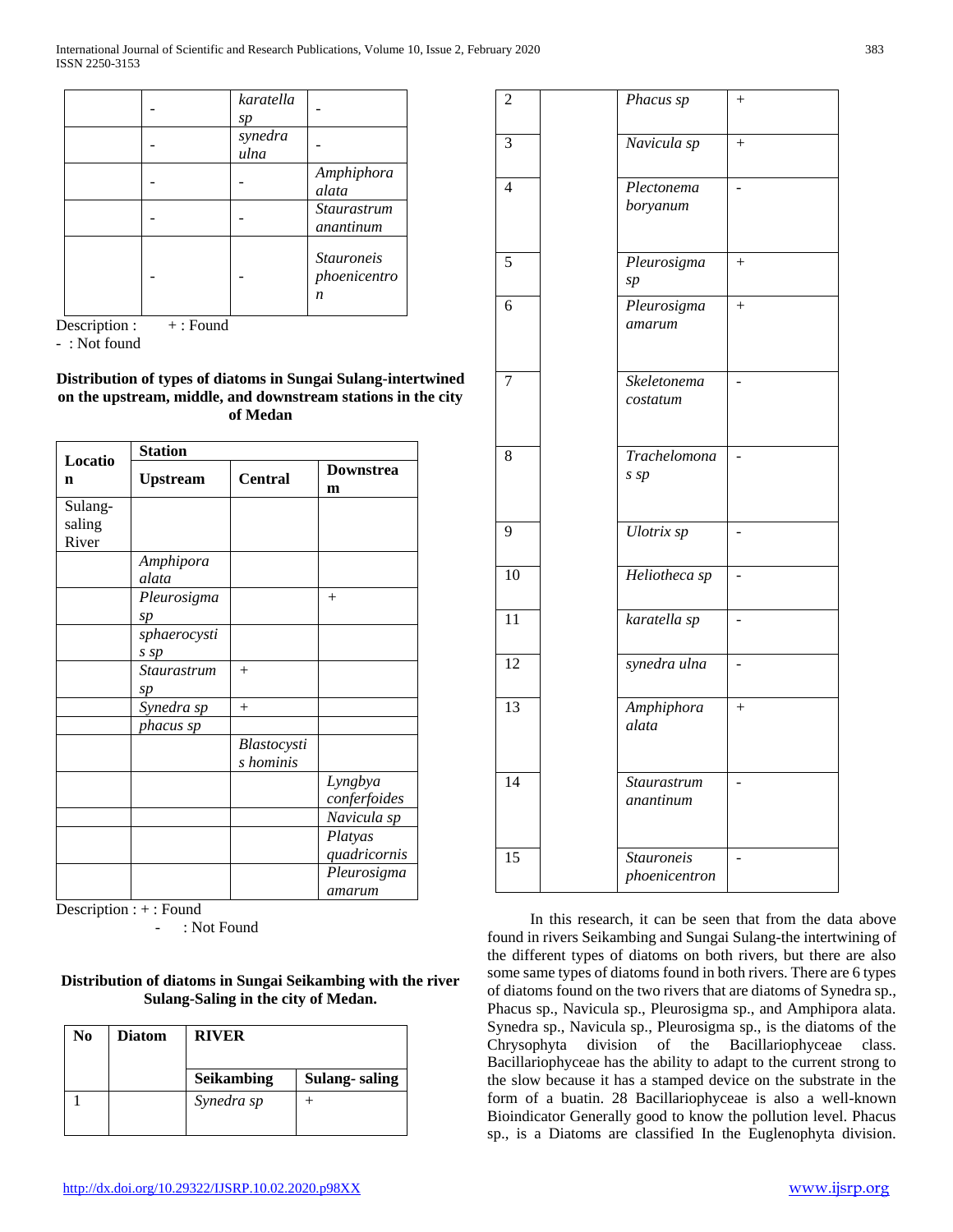According to the Pelczar (2010) It states that the Euglenophyta division is a unicellular algae found in active-moving waters and has a flagellum.<sup>29</sup>

## V. CONCLUSION AND SUGGESTION

 The same type of diatoms found in different rivers can be caused by river currents that cause diatoms to be distributed and stacked in a particular place. This relates to the ability of the diatoms to enter and survive in the organ of the human body as a result of drowning which is beneficial as an indicator of the death of a person from drowning or found in rivers. In accordance with Purnomo 2015 statement. States that the diatomic species found in a water can be used to aid in exposing the location of death from a death case caused by drowning. When a person sinks simultaneously water and other objects in particular, the atoms in the water will enter the body especially the respiratory system.<sup>30</sup>

## **Advice**

 Based on the results of the above studies, the author suggests the following:

- 1. The need for more research on the diatomic diversity in the entire River city of Medan
- 2. To get a clearer picture of diatoms, it needs to be done

Further research with better tools and instruments.

3. The need to be conducted next diatoms research based on activities occurring in the river of Medan.

#### **REFERENCES**

- [1] Vij, K. 2011. Forensic Medicine and Toxicology. Fifth Edition. India: Elsevier.
- [2] Sasidharan A, and Resmi. 2014. Forensic Diatomology Health Science. 1(3): 1-16.
- [3] Punia RK. 2011. Case Report, Diatoms: Role in Drowning. Indian Acad Forensic Medical. 33 (2): 184-186.
- [4] Piette MHA, and Letter EAD. 2006. Drowning: Still a difficult autopsy diagnosis. Forensic Science International. 1:(63) 1-9.
- [5] Horton BP, Boreham S, Hillier C. 2006. The Development and Application of a Diatom Based Quantitative Reconstruction Tehnique in Forensik Science. Forensic Science. 51(3): 643-650.
- [6] Petrus, A. 2013. Menentukan Jenis Diatom Pada Sungai-Sungai di Kota Medan. Universitas Sumatera Utara: Medan.
- [7] Round FE, Crawford RM, Mann DG. 1990. The Diatoms. Biology and Morphology of the Genera. UK: Cambridge University Press.
- [8] Campbell NA, Reece JB, Urry LA, Cain ML, Wasserman SA, Minorsky PV, Jackson, RB. 2003. Biologi. Penerbit Erlangga: Jakarta.
- [9] Simanjuntak, M. 2007. Pengaruh Suhu, Salinitas dan Silikat Terhadap Kelimpahan Fitoplankton di Perairan Digul Laut Araufa. ISSN Lingkungan Hidup: Jakarta.
- [10] Mulyanto HR. 2006. Sungai, Fungsi dan Sifat-sifatnya. Yogyakarta: Graha Ilmu.
- [11] Rauf AKS, Jamilah. 2011. Dasar-Dasar Pengelolaan Daerah Aliran Sungai. USU Press: Medan.
- [12] Lumbanbatu A. 2013. Analisis Strategi Pengelolaan Sedimentasi di Muara Sungai Percut Terhadap Potensi Ekonomi di Kecamatan Percut Sei Tuan Kabupaten Deli Serdang. Tesis. USU: Medan.
- [13] Putra AAGA. 2014. Kematian Akibat Tenggelam. Medika Udayana. 1(2): 542-551.
- [14] Szpilman D, Bierens JJLM, Handley AJ, Orlowski JP. 2012. Drowning. New England Journal of Medicine. 366 (21): 02-10
- [15] Peabody AJ, and Cameron NG. 2010. The Diatoms Applications for the Environtment and Earth Sciences, Second Eition. UK: Cambridge University Press.
- [16] Yeanny MS. 2011. Komunitas Fitoplankton Sebagai Bioindikator Kualitas Air Sungai Belawan. USU Press: Medan.
- [17] Willianto, W. 2012. Pemeriksaan Diatom pada Karbon Diduga Tenggelam. Kedokteran Forensik Indonesia. 14(33): 39- 46.
- [18] 18.[Pemko Medan]. Pemerintah Kota Medan. Medan in Figure. 2007 Available at: [https://pemkomedan.go.id/file/h\_1215070628.pdf] diakses pada 1 Mei 2019.
- [19] 19.Raynolds, C. S. 2006. Ecology on phytoplankton. Cambridge University Press, New York.
- [20] 20.Nontji, A. 1993. Laut nusantara. Penerbit Djambatan, Jakarta.
- [21] 21.Reece Jane B dan Lawrence G. Mitchell. 2003. Biologi. Terjemahan Mahameru: Jakarta.
- [22] 22.Round FE, Crawford RM, Mann DG. 1990. The Diatoms. Biology and Morphology of the Genera. Cambridge University Press: United Kingdom.
- [23] 23.Jannah, R. 2012. Komunitas Fitoplankton di Daerah Estuaria Krueng Aceh, Kota Banda Aceh. Depik. Vol. 1(3), 189-195.
- [24] 24.Astuti W, Astuti SP, Suripto, Japa L. 2017. Komunitas Mikroalga di Perairan Sungai dan Muara Sungai Pelangan Kecamatan Sekotong Kabupaten Lombok Barat. Biologi Tropis. Vol. 17(1): 76-86.
- [25] 25.Edmondson WT. 1959. Freshwater Biology. Second Edition. John Wiley & Sons Inc: USA.
- [26] 26.Dang PD, Khoi NV, Nga LTN, Thanh DN, Hai HT. 2015. Identification Handbook of Freshwater Zooplankton of the Mekong River and its Tributaries. Mekong River Commission: Cambodia.
- [27] 27. Winahyu DA, Yulistia A, Elly L, Rustiati JM, Andi S. 2013. Studi Pendahuluan Mengenai Keanekaragaman Mikroalga di Pusat Konservasi Gajah,Taman Nasional Way Kambas. Prosiding Semirata FMIPA: Lampung.
- [28] 28. Andriansyah, Tri RS, Irwan L. 2014. Kualitas Perairan Kanal Sungai Jawi dan Sungai Raya dalam Kota Pontianak ditinjau dari Struktur Komunitas Mikroalga Perifitik. Protobiont. Vol 3(1): 61-70.
- [29] 29. Pelczar MZ. 2010. Dasar-dasar Mikrobiologi. Universitas Indonesia: Jakarta.
- [30] 30. Purnomo AA, Junitha IK, Suartini NM. 2015. Variasi Spesies Diatom Pada Tipe Perairan Berbeda Untuk Kepentingan Forensik Sebagai Petunjuk Kematian Akibat Tenggelam. Simbiosis. Vol. 3(1): 247-257.
- [31] 31. Yuniaryaningsih IA. 2012. Pemeriksaan Mikroskopik Getah Paru pada Jenazah yang Diduga Tenggelam di RSUP Sanglah. Medica Udayana 1(1): 39-49.

#### AUTHORS

**First Author** – Hendri Meirialdi Saputra, Department of Forensic and Medicolegal of Faculty of Medicine Universitas Sumatera Utara, E-mail : hendri\_hs@yahoo.com **Second Author** – Asan Petrus, Department of Forensic and Medicolegal of Faculty of Medicine Universitas Sumatera Utara **Third Author** – Gafar Parinduri, Department of Forensic and Medicolegal of Faculty of Medicine Universitas Sumatera Utara